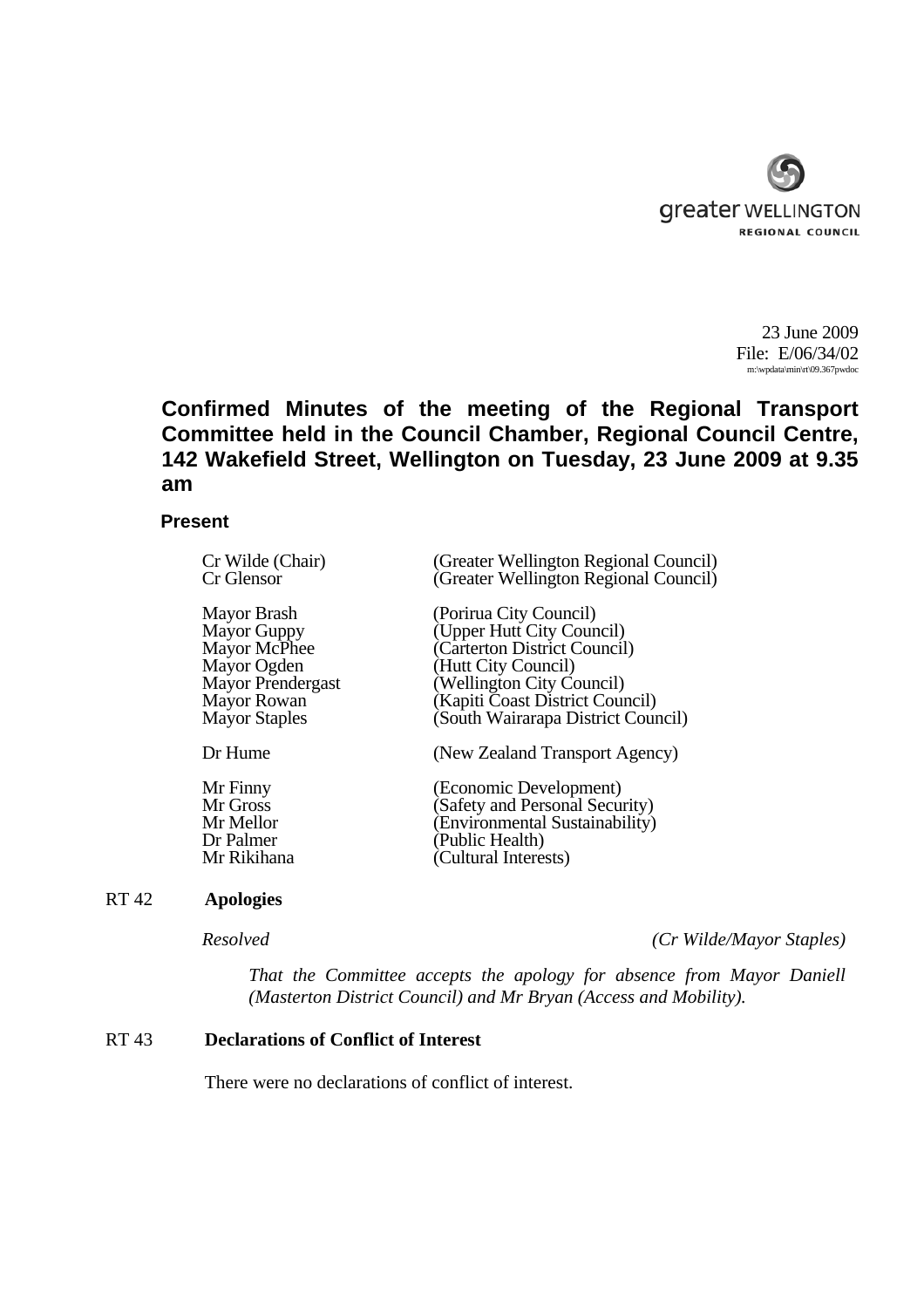Chris Horne spoke on the new Government Policy Statement on Land Transport Funding.

# RT 45 **Confirmation of Minutes**

*Resolved (Mayor Brash/Mayor Guppy)*

*That the Committee:*

*1. Confirms the minutes of the Regional Transport Committee meeting of 8 April 2009, Report 09.189.*

*Resolved (Mayor Brash/Dr Hume)*

*That the Committee:*

*2. Confirms the minutes of the Regional Land Transport Programme 2009-2012 Hearing Subcommittee on 26 and 27 May 2009, Report 09.290.* 

### RT 46 **New Government Policy Statement – May 2009**

Nick Brown, Ministry of Transport, gave a *Powerpoint* presentation**.**

**Report 09.355** File: TP/01/14/03

*Resolved (Mayor Prendergast/Mayor Rowan)*

*That the Committee:*

- *1. Receives the report.*
- *2. Notes the contents of the report.*

*Moved as an amendment (Mayor Ogden/Mayor McPhee)* 

*3. That the Committee congratulates the Government on its establishment of a National Infrastructure Advisory Board and its proposal to prepare a National Infrastructure Plan..* 

Both the motion and amendment were **PASSED** unanimously.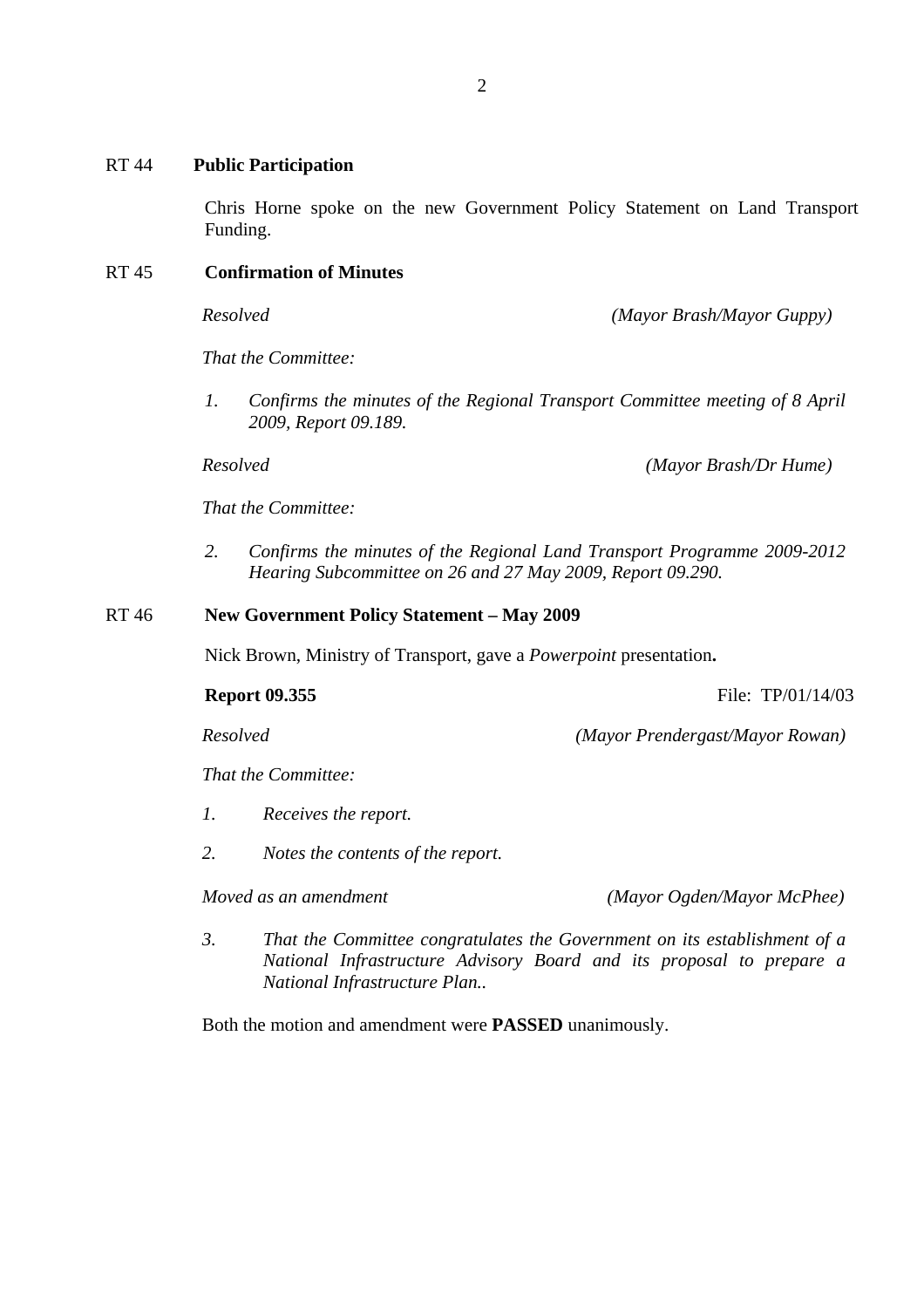# RT 47 **Recommended Final Regional Land Transport Programme**

**Report 09.342** File: TP/01/14/03

Noel Raggettt and Mark Johnston, Research New Zealand, gave a *Powerpoint* presentation on their public opinion survey on the proposed Regional Land Transport Programme.

*Resolved (Mayor Rowan/Mayor Guppy)*

*That the Committee:*

- *1. Receives the report.*
- *2. Notes the contents of the report.*
- *3. Agrees to make the following amendments to the proposed Regional Land Transport Programme as recommended by the Regional Land Transport Programme Hearings Subcommittee:* 
	- *(i) Elevates the 'Region-wide Bus Service Improvements' project from 13 (medium) to sit above SH1 Waikanae Grade Separation and assign it a 'high' priority rating in the large new projects list.*
	- *(ii) Elevates the 'SH58 Long-term Safety Upgrades' project to sit above the Westchester to Glenside link in the large new projects list.*
	- *(iii) Adds a commentary about the new Government Policy Statement.*
	- *(iv) Removes the reference to the possibility of a regional fuel tax.*
	- *(v) Adds a commentary about the Levin to Wellington Airport Roads of National Significance*
	- *(vi) Amends Table 5 in the proposed RLTP as follows:* 
		- *Adds a 'three year cost' column*
		- *Adds 'long term' to the title of the SH58 Safety Upgrades project.*
	- *(vii) Clarifies the description of first, second, and third priority activities and the 'priority order' of large new projects.*
	- *(viii) Adds a commentary about the proposed new rail funding arrangements.*
	- *(ix) Amends the 'Significance policy for variations to the RLTP' in Section 14 to reflect that the proposed new funding arrangements for rail capital expenditure will not be considered a significant variation requiring further public consultation.*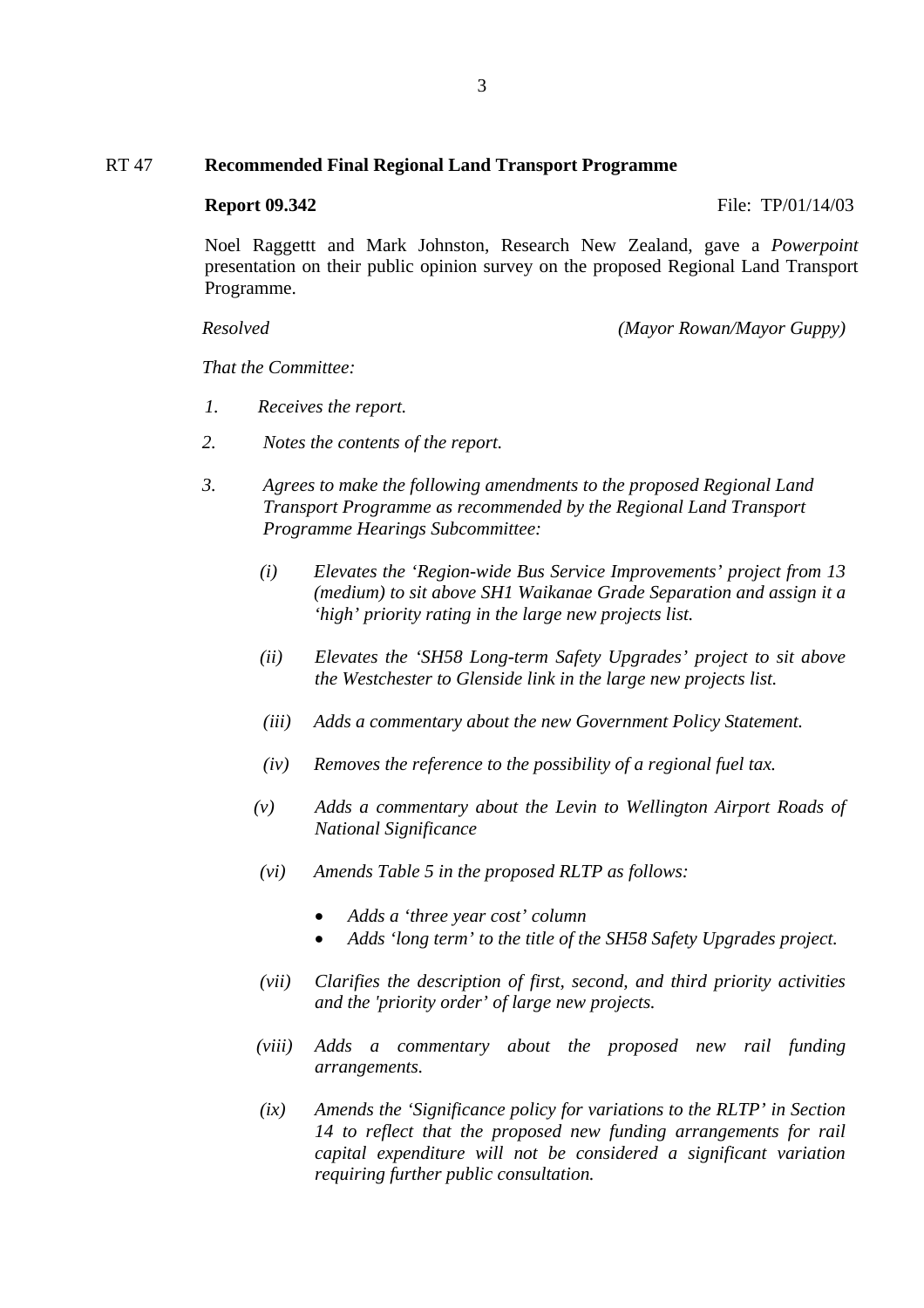- *(x) Amends the three year programme and 10-year financial forecast sections to reflect the latest information provided in LTP online as at 8 June 2009.*
- *(xi) Adds a foreword to highlight regional priorities.*
- *4. Agrees to recommend the final programme, as set out in Attachment 1, to Greater Wellington for its consideration.*
- *5. Delegates the Chair of the Regional Transport Committee authority to approve any minor editorial amendments to the RLTP prior to forwarding it to Greater Wellington for approval.*
- *6. Instructs officers to provide feedback to the Ministry of Transport after the consultation process on the RLTP process, and in particular, concern about public consultation fatigue and process confusion.*
- *7. Requests that Greater Wellington amends the Regional Rail Plan to include the commitments of the Transport and Access Committee in relation to the status of a railway station at Raumati (as set out in Report 09.41 to the Transport and Access Committee on 11 February 2009, in Section 4).*

*Moved as an amendment: (Mayor Brash/Mayor Ogden)*

*That the Committee amends 3 (ii) to:* 

*Elevates the 'SH58 Long-term Safety Upgrades' project to number 15 (medium priority) in the large new projects list.* 

The vote was tied 5:5 on a show of hands, and the amendment was **LOST**.

Mayor Prendergast left the meeting at 10.20 am.

RT 48 **Road Safety Advocacy Matters Report 09.341** File: TP/08/01/01

David Eyre of the Ministry of Transport gave a *Powerpoint* presentation.

*Resolved (Mayor Ogden/Cr Wilde)*

*That the Committee:*

- *1. Receives the report.*
- *2. Notes the contents of the report.*
- *3. Instructs officers to prepare feedback to the Ministry of Transport for the development of the new national Road Safety Strategy to 2020 in line with the following advocacy positions:*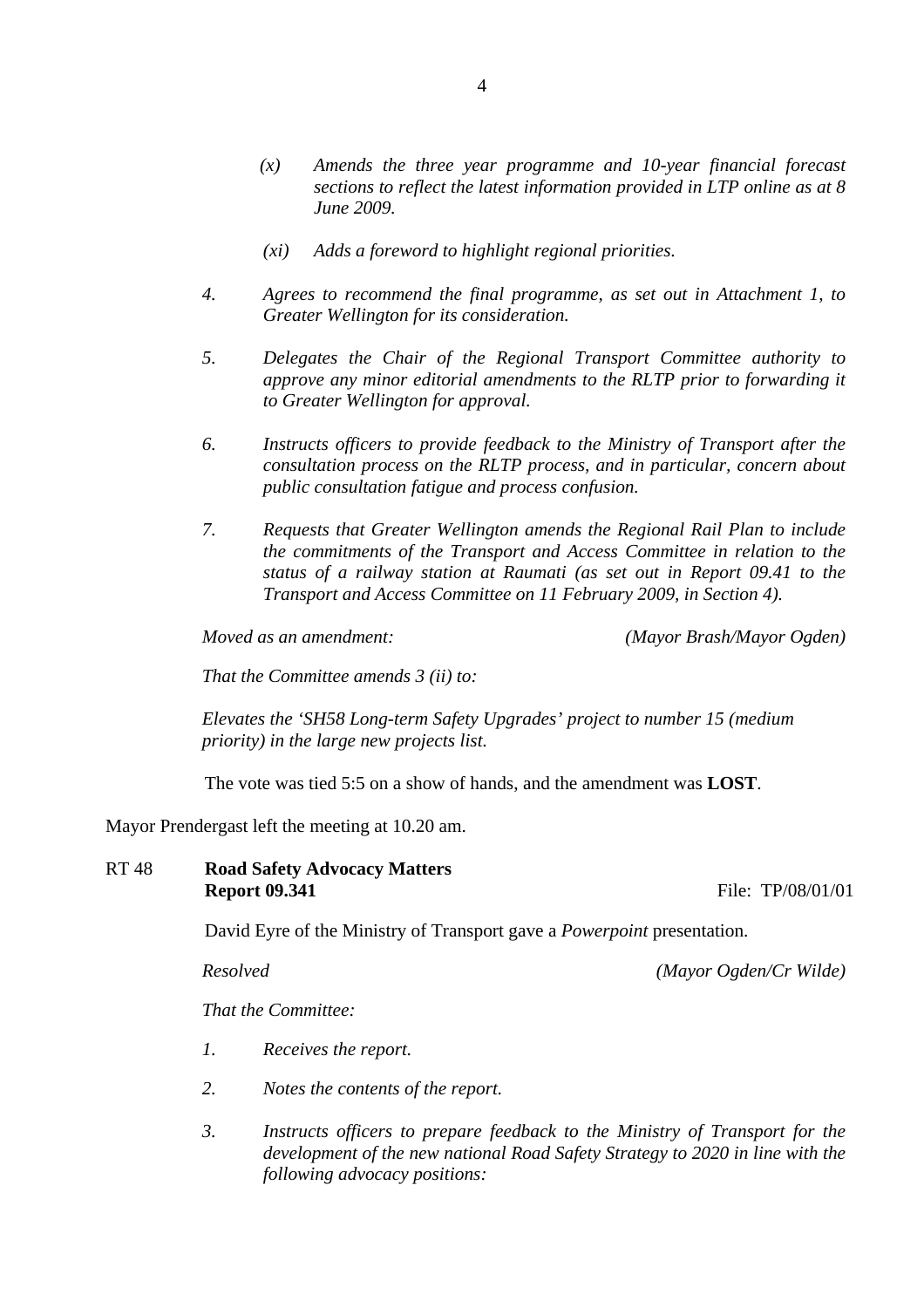- *3.1 Consideration of incentives to encourage faster take up of new vehicle technologies, thereby working to quickly reduce the current average vehicle age from over 12 years. One particular proposal is to reduce the relatively high cost of new vehicles by reducing taxes associated with new vehicle purchases, and offsetting this by increased running costs. Such a change could be cost neutral, and would provide safety benefits as well as significant reductions in fuel use, CO<sub>2</sub> and other harmful emissions. Also, consideration should be given to encouraging the retirement of older vehicles, possibly by using incentives to encourage scrapping.*
- *3.2 Adequate funding and financial support (particularly increased financial assistance rates for local cycling strategies and minor safety works) be provided in future Government Policy Statements, to allow Road Controlling Authorities to quickly implement local cycling and safety strategies.*
- *3.3 Consideration of restrictions for inexperienced drivers to address the clear risks (exacerbated by speed and alcohol) faced by this sector of the population. Opportunities include:* 
	- *compulsory third party insurance to discourage use of high risk vehicles.*
	- *Introduction of lapsing of learner and restricted licences to encourage completion of the full licence process*
	- *introduction of a supervised driving requirement to enable development of hazard identification and judgement skills.*
- *3.4 Quicker progress in identifying and implementing median and side protection barriers on high speed, high volume roads (mainly state highways) to reduce the severity of incidents which are, for the foreseeable future, inevitable. Consideration should be given to the removal of road side hazards, and the needs of cyclists and motorcyclists should also be taken into account when designing such infrastructure.*
- *3.5 Adequate funding of enforcement resources aimed at minimising the incidence of the highest risk behaviour, and continuing the programme of Police education officers attending schools.*
- *3.6 A review of speed limit setting policy and procedures to simplify the process, and allow road controlling authorities greater flexibility to respond to local needs.*
- *3.7 Consideration of lowering the legal blood alcohol limit from 80 mg to 50 mg. Regional Public Health and ACC officially support this change. There is a good body of evidence from around the world that clearly demonstrates the positive road safety benefits, both in terms of lives saved and reduced incidence of injury crashes, as a result of this intervention.*